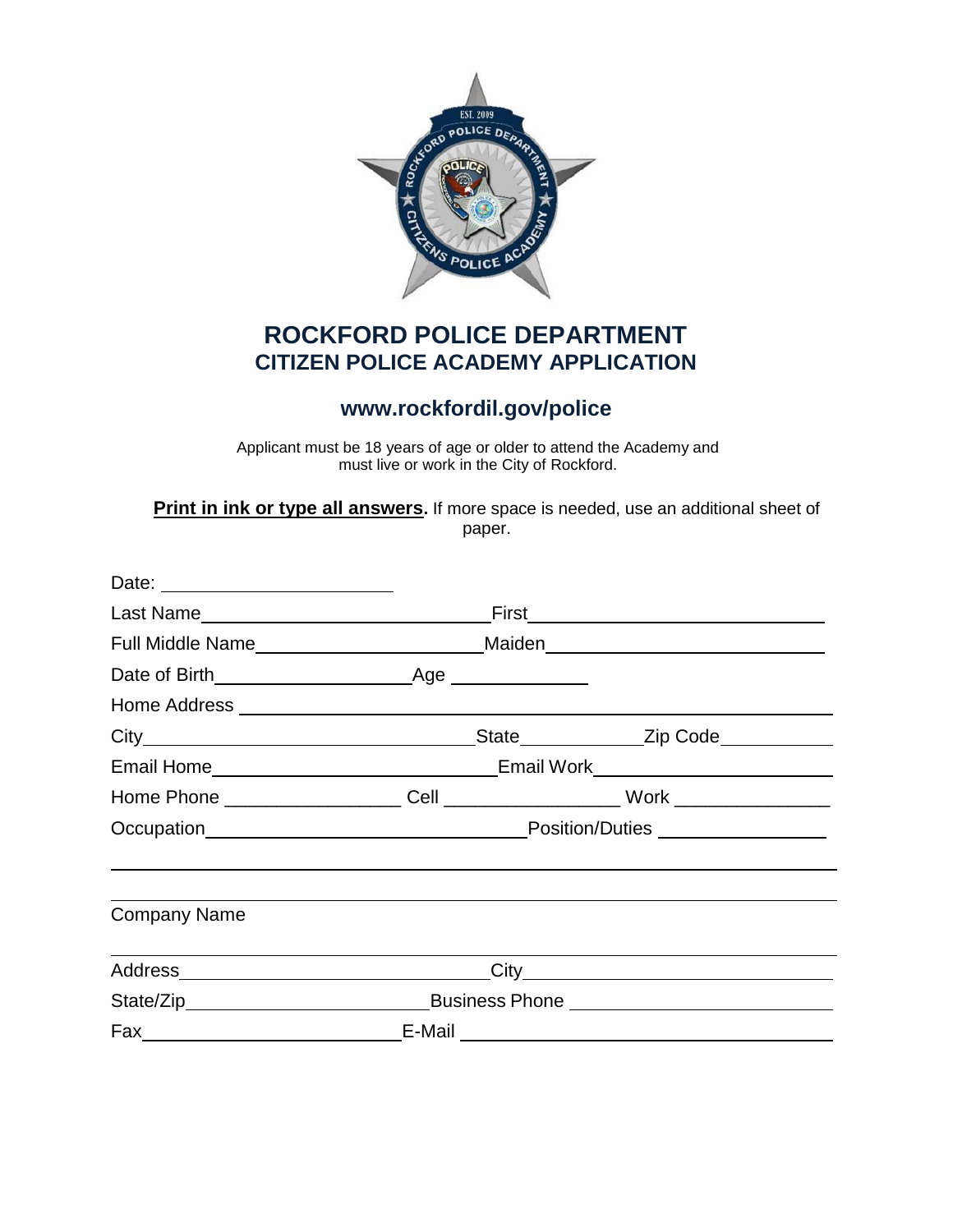|    | In case of emergency notify:                                                                                                                       |
|----|----------------------------------------------------------------------------------------------------------------------------------------------------|
|    |                                                                                                                                                    |
|    | Cell Phone________________________                                                                                                                 |
|    | <b>Address</b>                                                                                                                                     |
|    |                                                                                                                                                    |
|    | Answer Yes or No to the following question and provide explanations where needed:                                                                  |
|    | 1. Do you have a valid driver's license? Circle: Yes<br><b>No</b>                                                                                  |
|    | Driver's License number                                                                                                                            |
|    | 2. Are you 18 years of age or older? Circle: Yes<br>No                                                                                             |
|    | 3. Do you have any special needs that require accommodation in order for you to<br>participate in this program? Circle:<br><b>Yes</b><br><b>No</b> |
|    | Explain if you circled Yes:                                                                                                                        |
|    | Are you allergic to anything?                                                                                                                      |
|    | Explain:                                                                                                                                           |
|    | 4. How did you hear about the Academy?                                                                                                             |
|    | 5. Do you know any police officers?                                                                                                                |
|    |                                                                                                                                                    |
|    | 6. Have you ever applied for the Academy before? Circle: Yes No If Yes, explain.                                                                   |
|    |                                                                                                                                                    |
|    |                                                                                                                                                    |
| 7. | Are you interested in law enforcement as a career? Circle: Yes<br><b>No</b> If Yes,<br>explain.                                                    |
|    |                                                                                                                                                    |